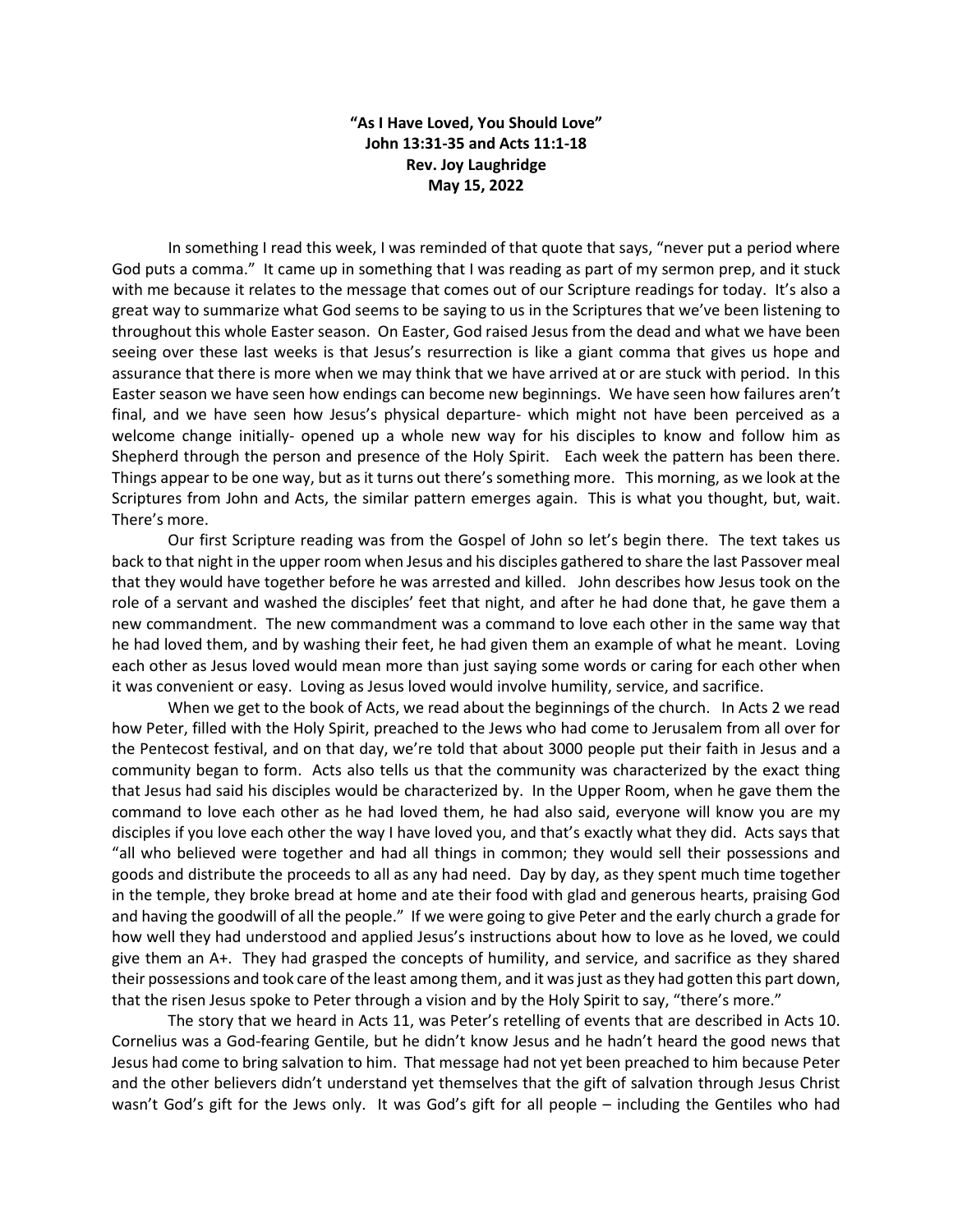previously been considered outsiders. It was because they were considered outsiders that we hear Peter defending himself against criticism at the beginning of Acts 11. The apostles and believers in Judea were uncomfortable with the fact that Peter had crossed forbidden racial and ethnic lines and that he had entered and eaten in the home of a Gentile. Only a few days earlier, Peter himself would have condemned others for doing the same, but his mind had changed after receiving a vision from God and after witnessing with his own eyes how the Holy Spirit had been poured out on men and women that he previously thought were on the outside of what God was doing.

As it turned out, God's plan and God's mission was even wider and more far-reaching than Peter and the earliest church community realized, and this revelation that God's love and gift of salvation extended to the Gentiles was the "more" that they hadn't seen coming. It was becoming clear that following Jesus was going to take them to places that they never thought they would go -like Peter discovered when we ended up in Cornelius's home. And it was becoming clear that this new community that was forming around Jesus was going to be much more inclusive than they first realized. All kinds of different people of different races, and backgrounds, and social and economic status were going to become a part of it, and they would learn to love as Jesus loved people that they never expected to be in community with. It was all very surprising, and it would be challenging to live in to the "more" that God was revealing, but it was also exciting and wonderful to realize that the Spirit of God was moving and no one could stop what the Spirit was doing. "If then God gave them the same gift that he gave us when we believed in the Lord Jesus Christ, who was I that I could hinder God?'" Peter asked. The Spirit would not stop pursuing and drawing all people toward Jesus and into relationship with God- with our without Peter. With or without anyone.

As we think about a message that we might take with us from these Scriptures today, there is certainly an obvious lesson and a challenge about the expansive and inclusive nature of God's love and the gospel. The good news that God has provided a Savior in Jesus Christ and that through Christ sins are forgiven and the gift of eternal life is offered is good news for every person. Unfortunately, building up walls that divide us from our fellow humans and coming up with ways to exclude others is something that comes naturally to us, and Jesus came to break down those barriers and to knit us back together into one new humanity that is united through him. This means that we, as followers of Jesus, are called to love across and beyond all the different barriers and boundaries that exist in our communities and culture. We are called to bear the message that everyone, no matter who they are, can be loved and *is* loved by God and we are called to invite all people to believe in Jesus and put their trust in him. There is no one who should be excluded- by our words or our actions- from receiving God's love and the invitation to respond to God's love through us.

This is likely not a new revelation to us in the way that it was a totally new revelation for Peter to discover that God wanted to include the Gentiles. We've heard this before, but it's always good to examine ourselves and to ask the Spirit to examine our hearts because we are prone to doing the things that we know we shouldn't and, also, to failing to do the things that we know we should. If we look inside carefully and honestly, we might discover that we are guilty of holding some people at a distance, or treating some people differently, or of withholding Jesus's love from those we have deemed unworthy of receiving it. If these things are true, it is right to confess our failures and to turn from them. I think there is something more for us here today, though, and it has to do with the idea that there was more to God's mission than Peter and the apostles and earliest disciples first realized.

Today we know that there are so many churches that are not what they once were in terms of the number of members or the number of ministries and activities that they have going on. Even Lakewood looks different than it did 30 and 40 years ago. I have seen the photos of the Lakewood children's Sunday school classes that had 25 children in each grade level- maybe every grade level didn't but there are at least that many in the photos of the kindergarten class that I've seen. It can feel like the church is going backward, or becoming irrelevant, and there is real concern about what will become of